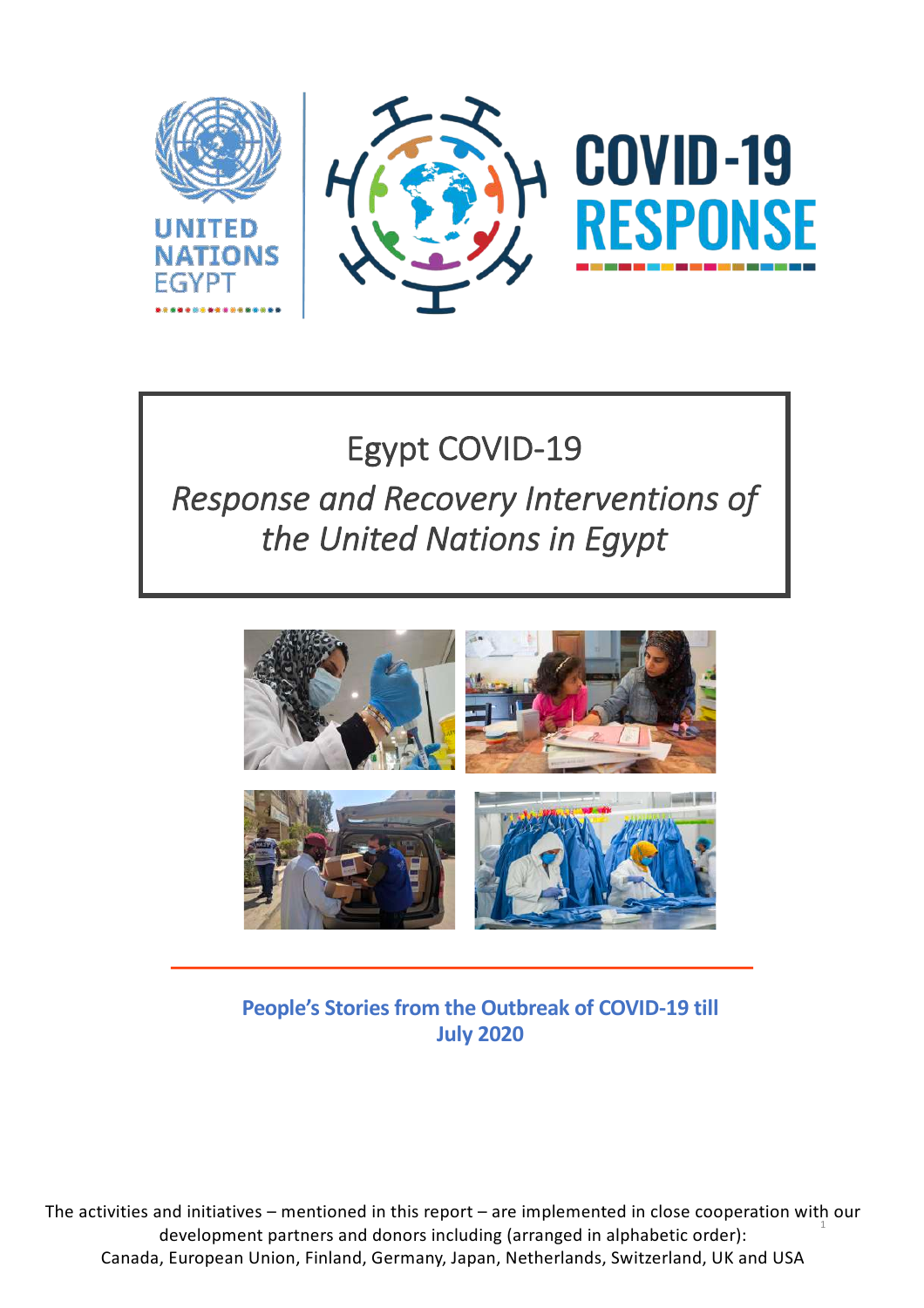

**91,072** Total Number of Confirmed Cases



**4,518** Total Number of Deaths



**31,970** Total Number of Recovered Cases

Source: Egyptian Ministry of Health and Population (25 July 2020)

- Egypt reported the first cases of COVID-19 on 14 February 2020 with initial daily increase of the number of confirmed cases, the government has introduced measures on 17 March 2020 to contain the outbreak.
- All schools and universities, monuments, indining restaurants, churches, mosques and their attachments were closed. All cultural events and touristic trips were cancelled. A nighttime curfew between 8pm and 6am local time had been introduced. All airports were closed and air travel, including international flights have been suspended.
- The government also reduced by half the number of public sector employees coming to work. Supermarkets, bakeries and pharmacies remained open.
- These measures have been updated regularly to mitigate risks during Ramadan, Easter and Eid breaks. In addition, wearing facial masks became mandatory in public institutions.
- As a result of the lockdown measures, most of the economic sectors got affected, especially the tourism and oil sectors. In addition, the unemployment rate increased from 7.7 per cent in the first quarter of 2020 to 9.2 per cent by the end of April 2020 (Source: Central Agency for Public Mobilization and Statistics (CAPMAS).
- In response to the economic contraction, the Egyptian government announced loosening its COVID-19 public health and safety regulations, issuing a new set of measures for the upcoming period, effective Saturday 27 June 2020. These decisions are aiming at preventing the spread of COVID-19 while limiting the impact on the livelihoods of Egyptians.



*Egyptian Markets during the lockdown – April 2020 (Source: Al-Ahram Portal)* 

## **Fast Facts**

- 73.5 per cent of Egyptian families see declining income due to COVID-19
- 26.2 per cent reported to be unemployed
- Over 50% employed workers work fewer than normal
- 48.2per cent of families, especially in the rural areas, expected an income decline in next three months
- 50 per cent of Egyptian families borrow from others to counter the effects of the coronavirus
- 17 per cent of the Egyptian families rely on charity
- 5.4 per cent get the irregular employment grant

*Source: CAPMAS COVID-19 Study released June 2020*

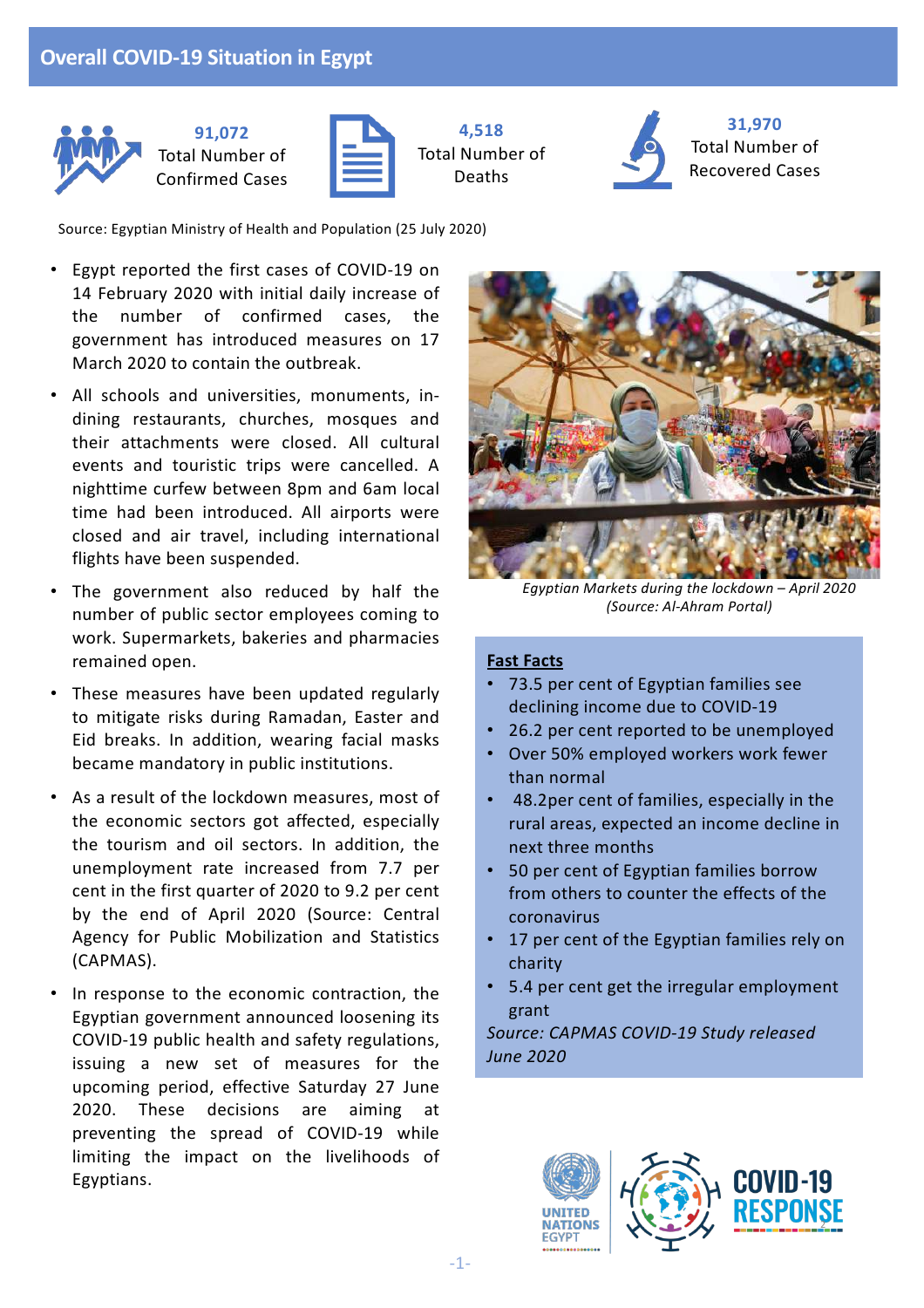- With the aim of having a unified national cooperation vision to face the health and socioeconomic implications of the COVID-19 outbreak under the UN Partnership Development Framework (UNPDF) 2018-2022, the Minister of International Cooperation H.E. Dr. Rania Al-Mashat chaired a high- level meeting with the heads of the four Results Groups of the UNPDF Steering Committee. The meeting was attended by the Minister of Planning and Economic Development, H.E. Dr. Hala El-Said, the Minister of Environment, H.E. Dr. Yasmin Fouad, the Minister of Social Solidarity, H.E. Dr. Nevein Elkabbag, the President of the National Council for Women, Dr. Maya Morsi, and the UN Resident Coordinator in Egypt, Mr. Richard Dictus. It was also attended by Ms. Randa Abulhosn, UNDP Resident Representative, Mr. Menghestab Haile, the Representative of the United Nations World Food Program (WFP), Mr. Nasredin Hag Elamin, the Representative of the Food and Agriculture Organization (FAO) and the UN Women Head of. Office a.i., Ms. Gielan Elmeseiri.
- The UNPDF is the framework of cooperation between the Government of Egypt (GoE) and the UN in Egypt that supports the national vision and efforts to achieve Egypt's development agenda from 2018 to 2022. It is based on four strategic pillars, namely inclusive economic development, social justice, women's empowerment, and environmental sustainability and natural resources management.
- This high-level coordination meeting aimed to address the socioeconomic impacts of the COVID-19 outbreak, discuss how to reduce losses and mitigate the negative impact of COVID-19 which would contribute to ensuring that development efforts are not interrupted and are on the right track to achieve their aspired goals, especially the implementation of the Sustainable Development Goals (SDGs). It also identified the national priorities of the Government of Egypt to mitigate the implications of the pandemic, *which focus on the poorest, most vulnerable and most affected by the crisis*.
- This includes to the informal workers, women heads of household, the elderly people, those with no pensions, children without social care, people living with disabilities and those living in informal and remote rural areas. -2-



*High Level Online Coordination Meeting between (from left to right) Minister of International Cooperation, Minister of Planning, Minister of Enviroment, President of the National Council of Women, the Resident Coordinator of the United Nations in Egypt and the Minister of Social Solidarity (April 2020, Source: Ministry of International Cooperation)* 

- Related activities comprise immediate interventions to protect the most vulnerable families with cash transfers, especially families headed by casual workers who lost their jobs after the outbreak of COVID-19, female-headed households and other vulnerable communities.
- The meeting also allowed to advance policy discussions on the 'new normal' imposed by COVID-19 outbreak. These discussions shall address funding requirements and financing shortages, better understanding of COVID-19 impact on the different economic activities and industries and how to mitigate its risks on the most vulnerable groups.
- To effectively address COVID-19 impacts, it was highlighted that there is a need for a coordinated awareness campaigns about the pandemic and its consequences.
- Similarly, the high-level coordination ensured the participation of the UN agencies in thematic policy discussions with the Government of Egypt to ensure the effectiveness of the rapid response during the crisis. This included the participation of UN Women Egypt, UNFPA, UNICEF and other UN agencies in providing technical assistance and inputs to the National Council for Women (NCW) policy paper on Egypt's Rapid Response to Women's Situation During the COVID-19 Outbreak.

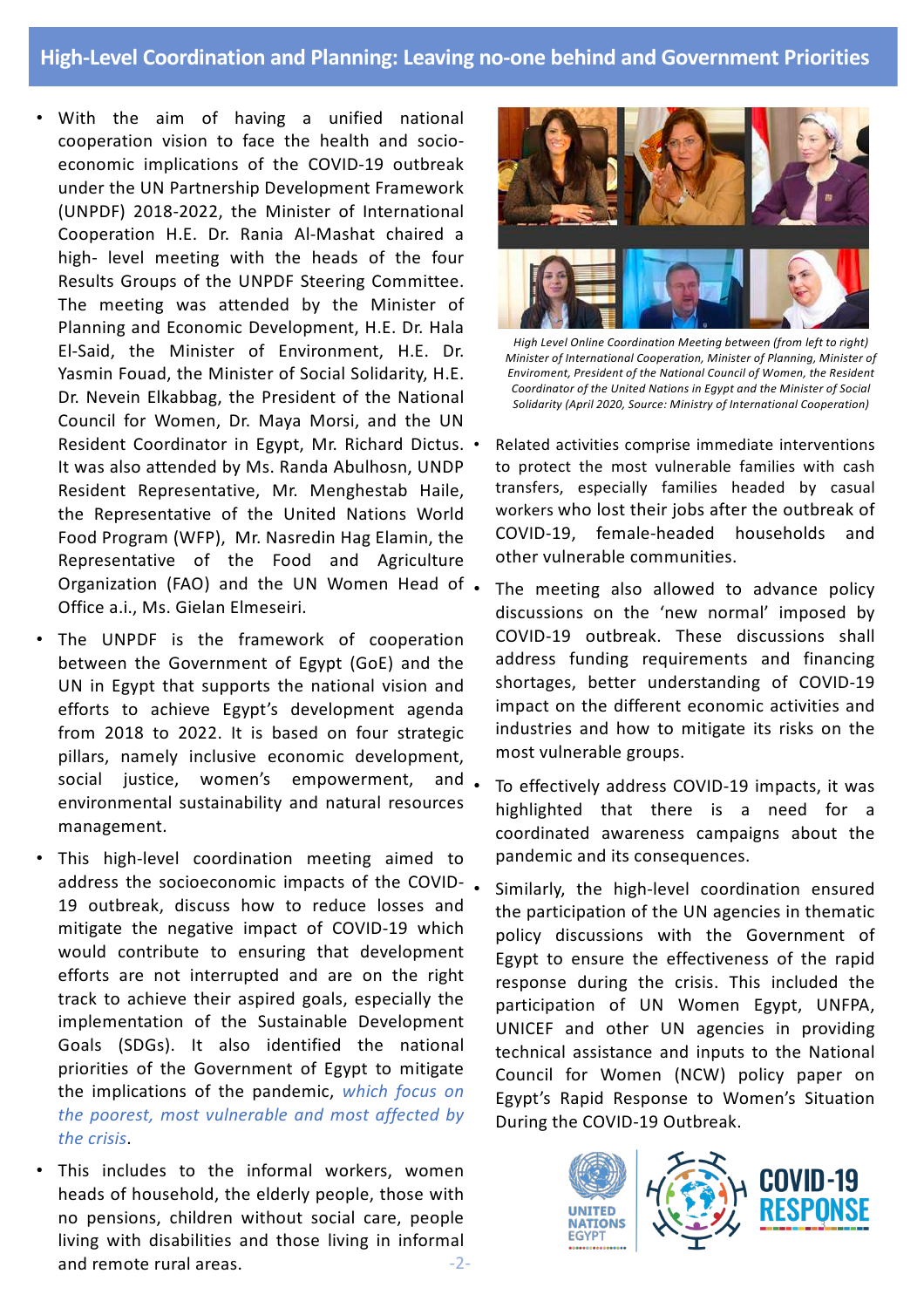# **The United Nations Response Plans (SERP, LNOB, CPRP)**

- The United Nations in Egypt developed the Country Preparedness and Response Plan (CPRP) to respond to the health crisis and to cover the health-related aspects for an initial 3-months period, starting from 1 April to 30 June 2020 and is adjusted as required based on the changing situation.
- The CPRP is developed in support of the GoE's National COVID-19 Preparedness and Responsiveness Plan, developed in February 2020, and is consistent with the different UN agencies' COVID-19 response plans. The CPRP's main purpose is to map existing preparedness and response capacity and identify key gaps to thereafter engage with national authorities and key technical and operational partners to address the gaps in preparing and responding to the COVID-19 outbreak in Egypt.
- Since COVID-19 is much more than a health crisis with drastic consequences on all socio-economic aspects, the UN in Egypt has developed the COVID-19 Socio-Economic Response Plan (SERP). The purpose of this plan is to support the GoE in addressing and mitigating the socio-economic impacts of the COVID-19 pandemic in Egypt on the most vulnerable groups living in Egypt. A related vulnerability analysis has been developed in the Leaving No-one Behind (LNOB) policy paper.
- The SERP has three modes of intervention, targeted policy advice, institutional support, and direct support to vulnerable groups. These interventions include activities related to the direct enhancement of social protection measures to harness the established social protection channels as the livelihoods of most of these groups are affected. It also includes activities that ensure the continuation of the delivery of quality basic services, including education and essential healthcare services. At the same time, it includes targeted support to specific sectors to ensure that those whose jobs are at risk and businesses facing closure can sustain the shocks.

| <b>Prosperity</b> | Mitigate the economic impact of the<br>COVID-19 pandemic on industries,<br>MSMEs and entrepreneurs. |
|-------------------|-----------------------------------------------------------------------------------------------------|
| <b>People</b>     | Ensure the continuity of inclusive<br>access to public services.                                    |
| <b>Planet</b>     | Alleviate the impact of the COVID-19<br>pandemic on agriculture and food<br>security and safety.    |
| Women             | Support women and girls' access to<br>economic opportunities and<br>protection services             |

*Stratgic Objectives outlined in the SERP* 

• The Leaving No-one Behind (LNOB) analysis outlines the potential overall socio-economic impact of the COVID-19 with a special focus on selected groups in the society who will suffer additional vulnerability and inequality as a result of the pandemic. It concludes with policy recommendations on boosting economic recovery and reducing vulnerabilities.

*The UN Resident Coordinator, Richard Dictus stressed "At this difficult time for many people in Egypt, the United Nations must immediately reach out to the most vulnerable people of society and help them as much as we can, to get through the next period. The needs are critical, and they are urgent, and this should be reflected in the support we offer".*



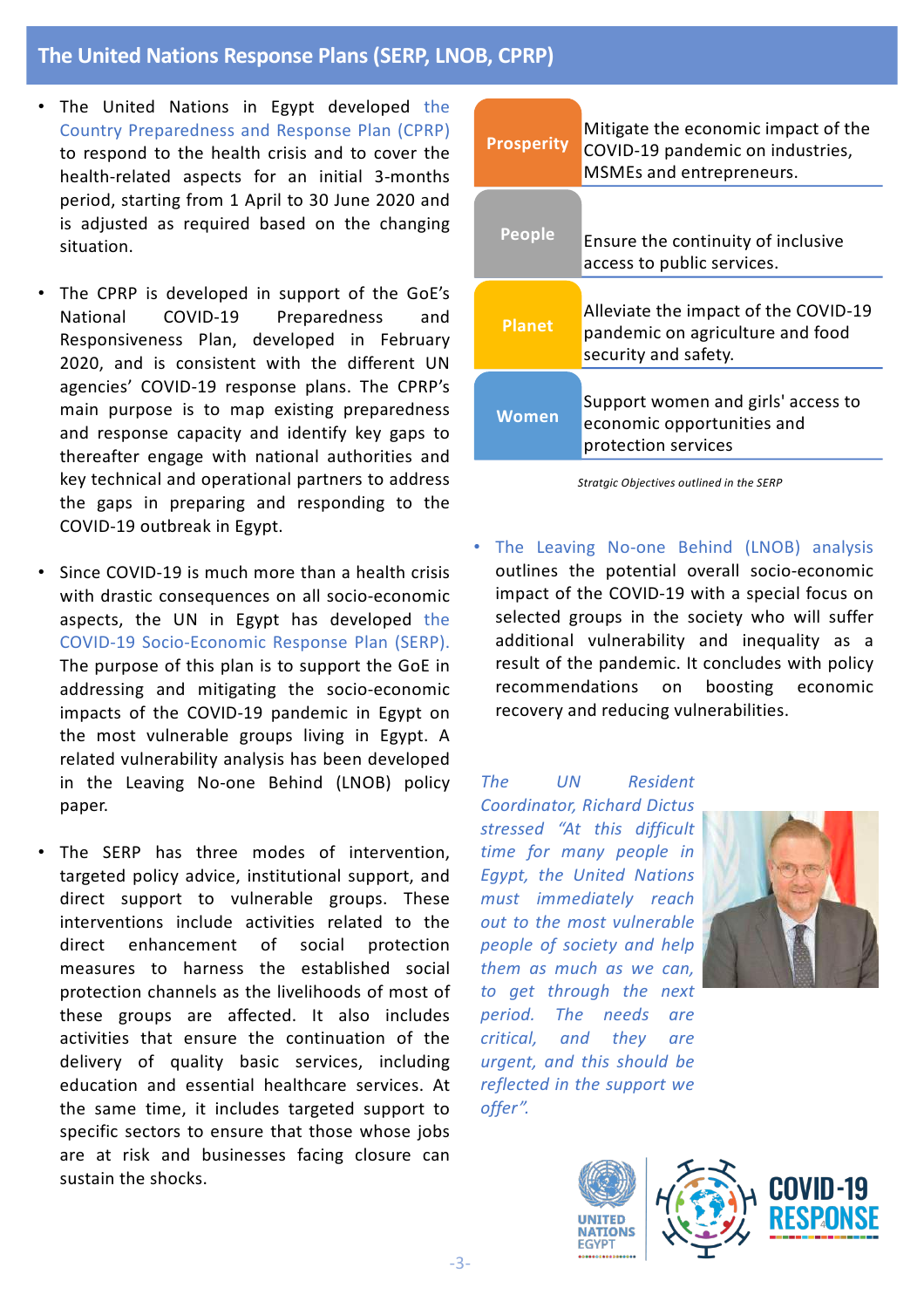# **Health Preparedness and Response**

The UN in Egypt prioritized the health response to COVID-19 through delivering a wide set of activities under the framework of the CPRP in close coordination with the World Health Organization (WHO). These activities covered country-level coordination, planning, and monitoring with the engagement of the Ministry of Health and Population (MoHP) to provide coordinated management of COVID-19 preparedness and response. In addition, numerous advocacy campaigns have been launched to increase people's awareness about the pandemic and provided related advice.

## **Provision of Medical Supplies to MoHP to Support Healthcare Workers**

The United Nations in Egypt procured and delivered essential medical supplies to the MoHP to support the healthcare frontline workers.

On a parallel front, the American Chamber of Commerce Foundation in Egypt recently launched an initiative entitled "Private Sector and Businessmen Alliance Against COVID-19" that contributed through UNICEF to the government's stepped-up efforts by providing 25 ventilators, as well as 96,000 units of personal protective equipment (PPEs).

An additional support from different partners included availing logistic support for the delivery of supplies across Egypt, 201,600 bars of soap, 2,000 bottles of hand sanitizers and 55,340 liters of bleach for public hospitals, and childcare homes.

#### **Fast Facts**

More than 800,000 COVID-19 units of essential medical supplies were delivered including 500,000 pairs of gloves, 200,000 surgical masks, 2,000 N95 respirator masks, 96,000 surgical gowns and 3,000 coveralls, among other protective items. *Source: UNICEF Egypt* 



#### **Supporting Healthcare Workers**

Doctors, nurses and healthcare workers are the frontline of COVID-19 response. WHO in cooperation with different UN agencies are working to ensure that those workers' well-being, safety, and protection are the priority of the response interventions. They were the most exposed group to get affected, since they were fighting at the frontlines against the pandemic. The support varied from the delivery of essential tools and PPEs to the provision of mental and wellbeing support.

- Dr. Ahmed Ismail is sharing lessons and warnings to all doctors and health workers during their work with the patients of COVID-19.
- Dr. Ismail visited a female patient, who is asthmatic and had bronchitis. A few days later, the patient experienced those tell-tale symptoms of COVID-19.
- "Unfortunately, I didn't protect myself," says Dr Ismail, who hadn't worn gloves or a mask while visiting the woman. "I didn't see it coming," he says ruefully.
- Dr. Ismail went to the isolation hospital designated for COVID-19 patients in Cairo, staying for several days with severe quarantine experience for weeks.
- Now fully recovered, he wants to share the lessons he's learned with healthcare workers facing the disease. Based on his own stressful quarantine experience, he counsels: "Whenever you are a patient, forget you are a doctor, behave like a patient.

Dr. Ahmed Ismail , one of the Egyptian doctors who got infected during his work





Mona Zaki, Actress, UNICEF Goodwill Ambassador *"To doctors, nurses, technicians and all workers in hospitals: to each and every one of you; thank you!"*

5



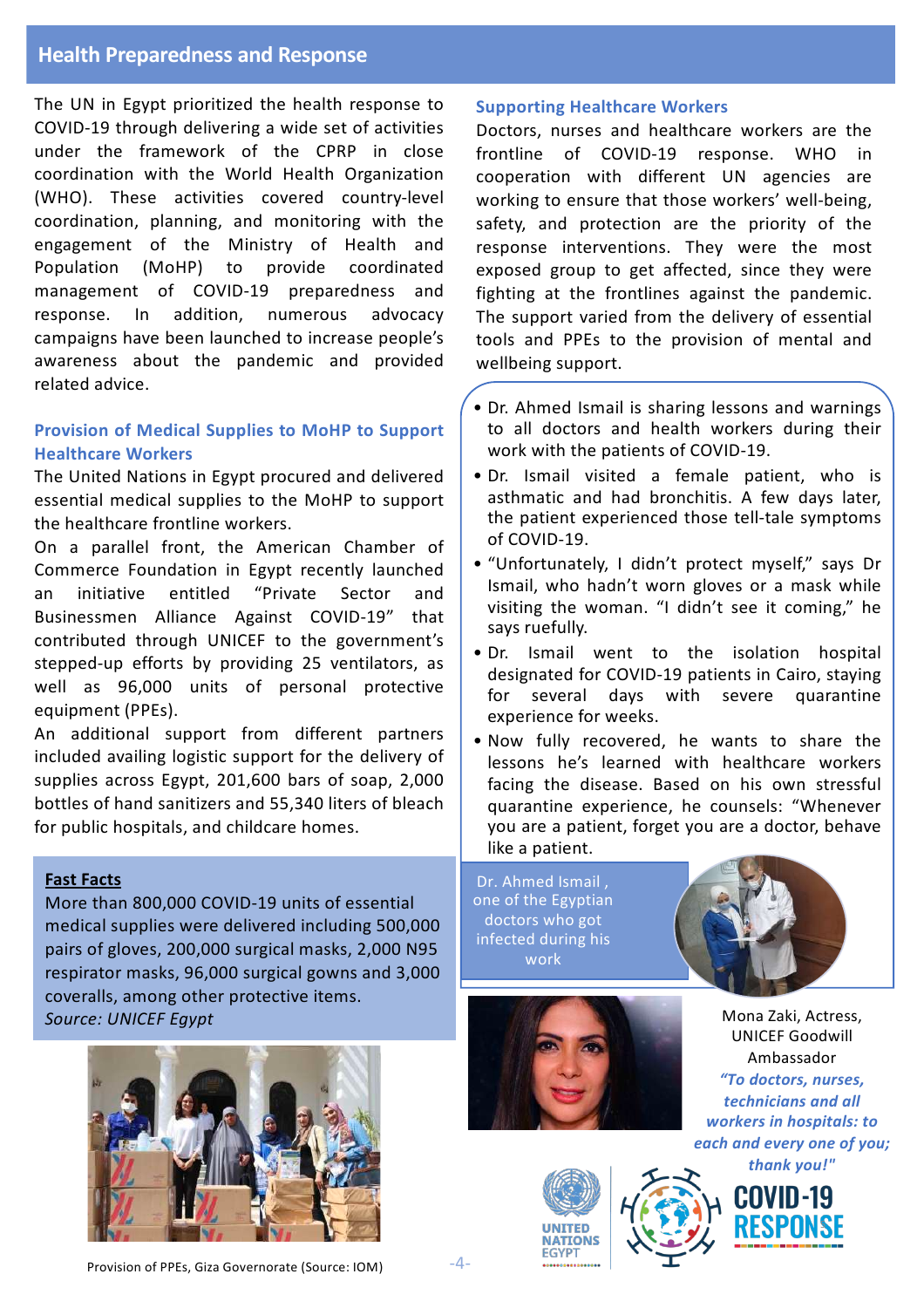# **Health Advocacy and Awareness Campaigns**

The UN in Egypt are currently conducting risk communication campaigns in close cooperation with the Government of Egypt to the public using all the available national media and communication tools (TV, Radio, Social Media, outdoor billboards, and branded buses). Furthermore, brochures and leaflets are being developed and distributed to various target groups across the country.

#### COVID-19 Information Campaigns

WHO, UNFPA and UN sister agencies released a set of information campaigns on the corona virus. These campaigns include everything about the virus, how to deal with it, answer all the questions related to the symptoms, medications, testing, isolation, nutrition, etc. These campaigns have been widely spread in media as one of the main references of the disease and reached over 15 million viewers (Source: UNFPA)

WHO issued the updated guidance following a review of available evidence and extensive consultation with international experts and civil society groups. It contains new information on the composition of fabric masks and other face coverings, based on research commissioned by the UN agency.

### Sick? Stay Home Campaigns

WHO continues to recommend that anyone with COVID-19 symptoms should stay home and seek medical help.

People caring for them should wear a medical mask when they are both in the same room. "If it is absolutely necessary for a sick person or a contact to leave the house, they should wear a medical mask," said Tedros Adhanom Ghebreyesus (WHO Chief). Meanwhile, confirmed COVID-19 patients should still be isolated and cared for in a health setting, while all their contacts should be quarantined.

#### Food and Safety Campaigns

In the framework of UNIDO project entitled "Arab Food Safety Initiative for Trade Facilitation (SAFE)", UNIDO has produced a serious of videos, in Arabic and English, to raise awareness and provide guidance about COVID-19 and Food Safety.

The videos are destined to food safety and quality management teams in food production establishments, as well as owners and shop keepers of food retail establishments.

The videos include guidelines on adapting food safety management systems to the conditions of prevention and management of COVID- 19 and in particular enhanced hygienic practices, food safety measures and physical distancing. The videos leveraged the information produced by various food safety authorities and risk assessment agencies, including the guidance developed by FAO and WHO.



*COVID-19 Information Campaigns* 







*Blood Donation Campaigns* 



*Wearing Facial Masks Campaigns* 

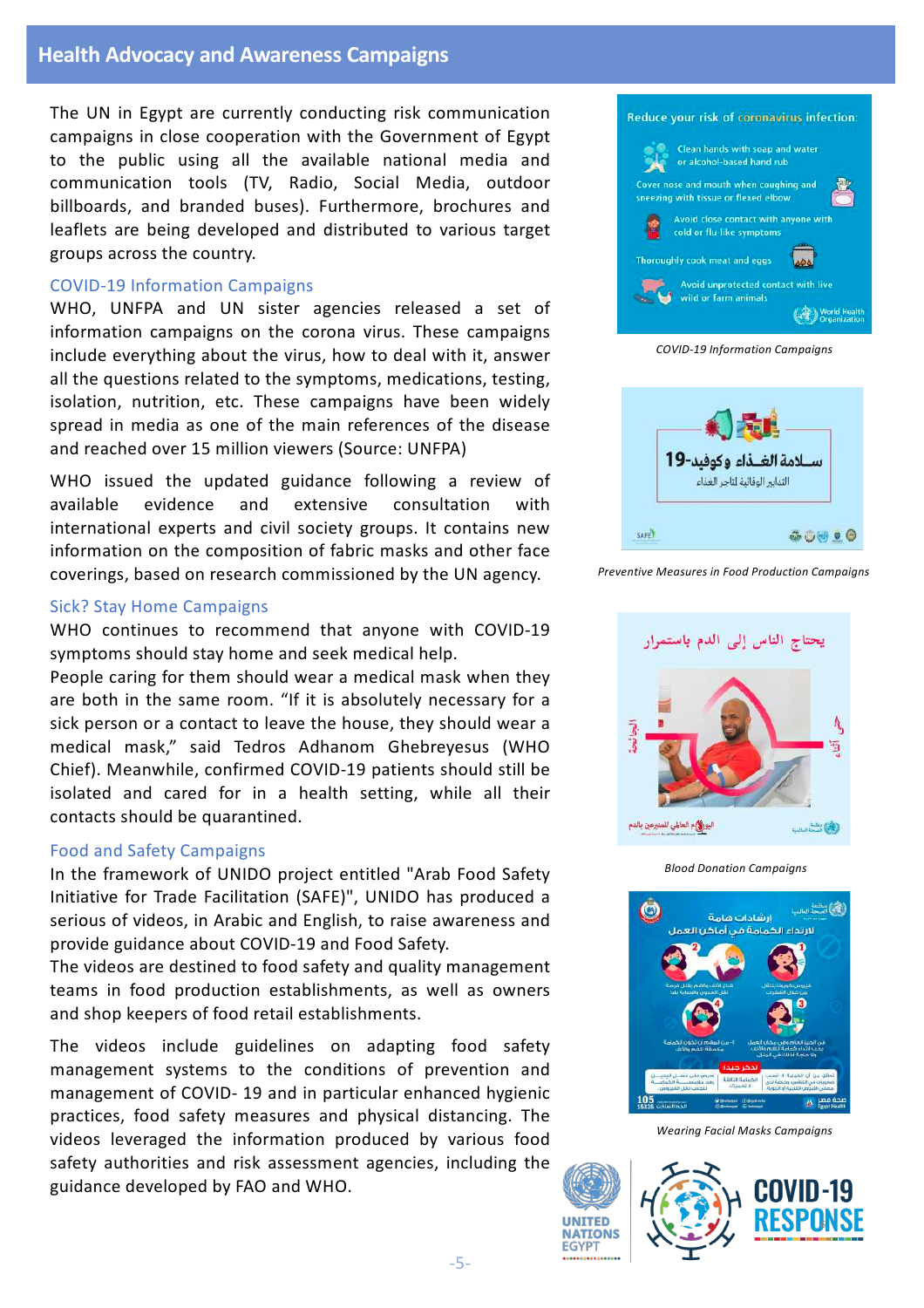Many COVID-19 patients suffered from the rejection by their communities which hindered the provision of medical care and prevent the disclosure of potential COVID-19 infections, both factors that could increases infection rates. Doctors and nurses also suffered from stigma.

In cooperation with the MoHP, multiple UN agencies released a series of campaigns to fight stigma in the community and raised awareness on the necessity of showing care and support to both, the patients and healthcare workers in the field.

In addition, UNFPA in close cooperation with the Government of Egypt released a song performed by the Pop-star Agham titled ضعب عم شیعنھ" We will live together" demonstrating various forms of showing support and how to stay connected during the pandemic. The lyrics echoes messages of unity and a call to protect ourselves, our families and our communities. The video reached over 3 million viewers within one week.

UNFPA also teamed up with several celebrities, including actors, singers and social media influencers, to amplify messages around the stigma associated with COVID-19. Over 15 celebrities participated in raising awareness about the root of the stigma and highlighting that it may prevent patients from seeking treatment.

Another campaign featured a day in the life of a pregnant woman, showing her doing regular chores, but while ensuring she sanitizes, or takes necessary precautions to protect herself. The video also provides information about pregnancy, childbirth and COVID-19.

Another campaign featured psychiatrist Dr. Nabil El Qot, explaining different ways to cope with the stress brought on by the COVID-19 pandemic, reaching 5.2 million viewers.

UNFPA also launched an awareness campaign featuring 12 doctors from different specializations to protect against the COVID-19 outbreak.

The campaign is organized by the National Council for Women in cooperation with the MoHP, UNFPA, WHO, and with the support of the Italian Agency for Development Cooperation. The campaign is sponsored by Extra News and Egypt Today.

The campaign includes 12 videos featuring 12 different doctors, offering different tips to protect, prevent and respond to the COVID-19 outbreak. The videos include medical advice targeting pregnant women, cancer and heart patients, and even includes nutrition tips and tips on how to prevent burns due to the use of antiseptics and alcoholic substances during sterilization.



*Pop-star Angham performing the song "we will live together"*



*Anti-bullying for the healthcare workers Campaign* 

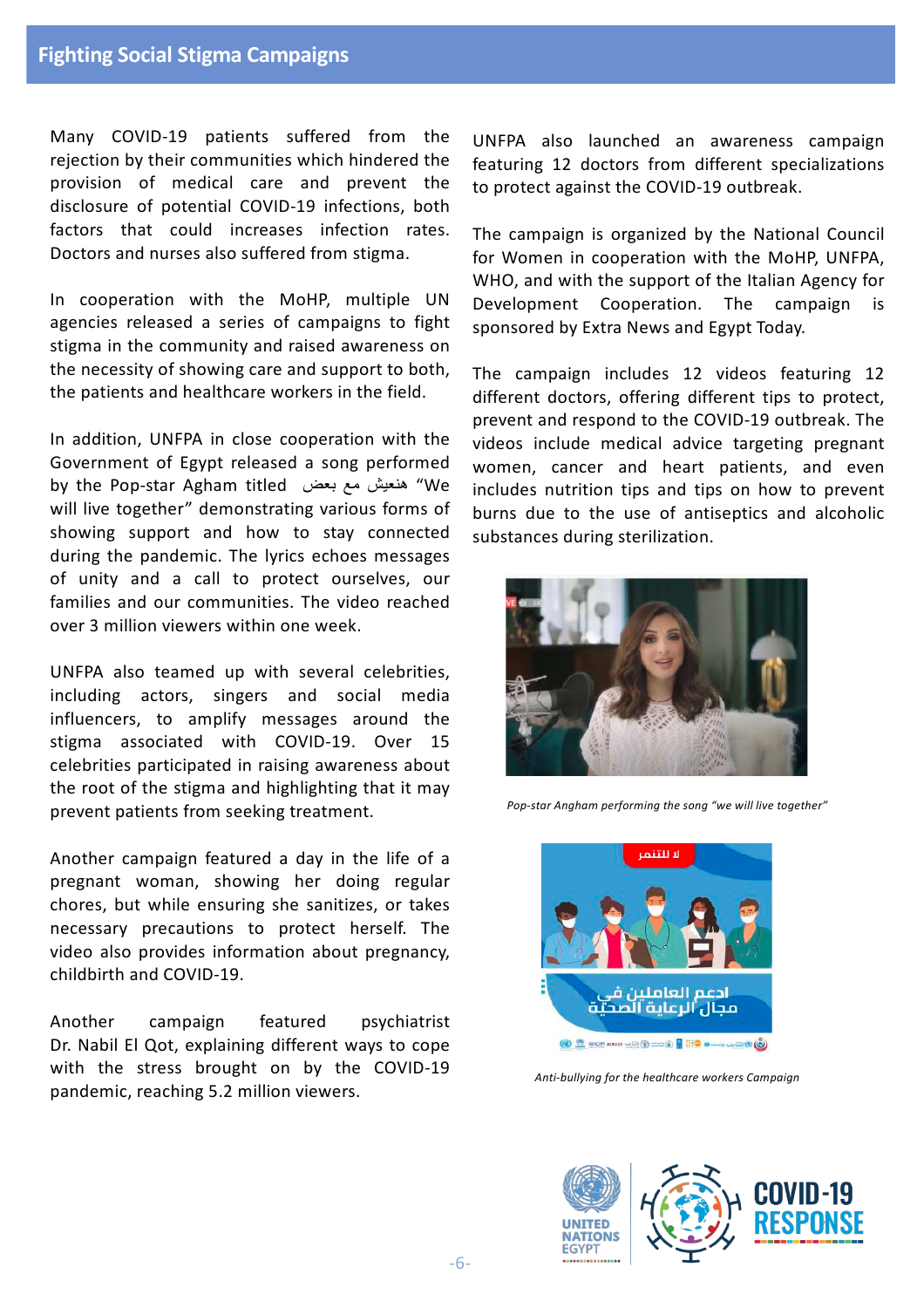COVID-19 is a serious disease and all people living with HIV should take all recommended preventive measures to minimize exposure to and prevent infection by the virus. UNAIDS in close cooperation with the MoHP and the National AIDS Program (NAP) took several preventive measures to support people with HIV during the pandemic.

The HIV health and medication services continued to support the provision of Gynecological & Antenatal Care services through outpatient clinics outside of the Fever hospitals.

• Dr Fatma Mukhtar, 55 years old, a female Gynecologist who has been providing gynecological services to women living with HIV as part of UNAIDS's programme on "enhancing the sexual and reproductive health of women living with and affected by HIV". This programme works on enhancing and facilitating the access of HIV patients and their families to the basic sexual and reproductive health services, focusing on family planning, antenatal care and safe delivery and provision of mental health support to them. This programme continued its activities during the outbreak of COVID-19 to ensure that the medical services are provided to HIV patients.

- •In May 2020, Dr. Fatma received a new case of a homeless woman referred to her by the Abbaseya Mental Health Hospital. The woman tested positive for HIV and was also pregnant. She prescribed her with antiretroviral treatment to take during her pregnancy and coordinated her delivery at a public hospital in Eastern Cairo to be performed via cesarean section.
- •Despite that hospitals were fully dedicated to receive COVID-19 patients, Dr. Fatma managed to coordinate the safe delivery of the baby.
- Today, the mother is out of the Mental Health Hospital and her child is healthy

"It was a difficult mission to coordinate the delivery due to the coronavirus, but fortunately we managed to deliver the baby safely, and after receiving an infant prophylaxis dose, he is now HIV negative. " Dr. Fatma said.

In Egypt, UNAIDS has supported the provision and distribution of Hygienic Materials to People Living with HIV and affected populations (10,000 units for 3 months).

- Fadya, 34 years old, who wanted to get pregnant and have a child, is HIV positive for 3 years. She didn't know how to prevent her child from getting infected by HIV.
- Fadya said "I have been HIV positive for 3 years and have been taking my antiretroviral treatment from the fever hospital in Qalyubia every month since then. I wanted to get pregnant with my husband, so I was looking for a gynecologist to support me through the process to get a healthy child."
- NAP launched a hotline in cooperation with UNAIDS, has referred her to a gynecologist who conducted a medical examination and provided her with guidance on safe pregnancy for women living with HIV.
- In addition, the information sessions provided on safe pregnancy for women living with HIV leading to a safe labor and birth has provided her with the knowledge and information she was looking for. These sessions are delivered within UNAIDS's programme about "enhancing the sexual and reproductive health of women living with and affected by HIV".
- During her pregnancy, COVID-19 started to spread. She was so afraid that this might affect her delivery.

Fadya said, "when the coronavirus appeared, I got scared that I would not be able to give birth safely but thanks to the support of UNAIDS and the National AIDS program, I gave birth safely ago to my first child, and all this was free of charge".





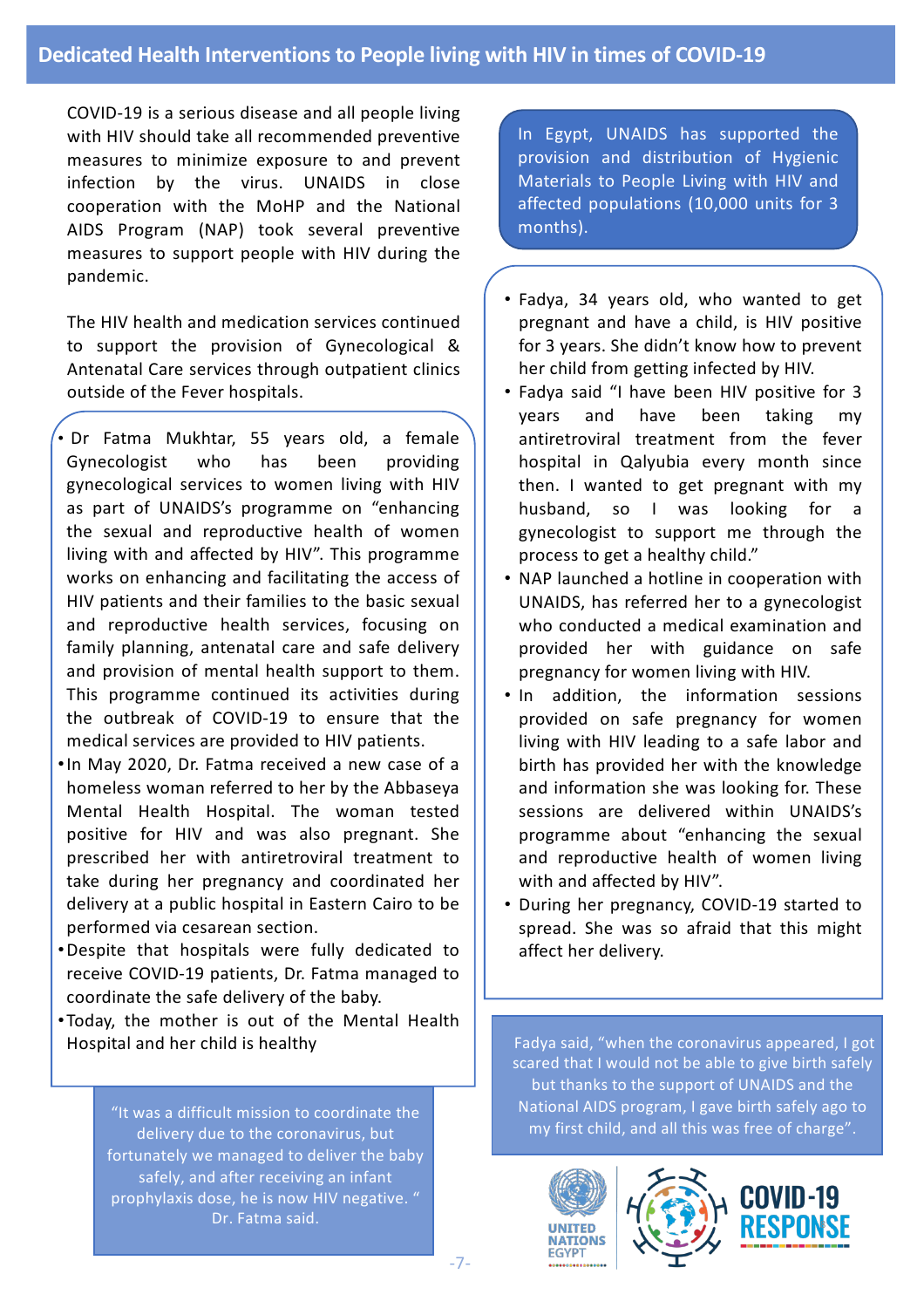# **Delivery of Health Supplies and Cash-transfers During the Pandemic for the Dignity of the Most Affected Groups**

- To mitigate the negative socio-economic impacts of this global health crisis on the most vulnerable communities and individuals, several immediate interventions were taken by various Un agencies in Egypt such as the delivery of health supplies and and cash transfers were taken.
- The pandemic has hindered the access of women and girls to many services, including the hygienic products. In addition, women in the health sector are more likely to be exposed to the virus. Furthermore, overwhelmed health services limited access to family planning services and to contraceptives, potentially leading to a rise in fertility rates and the socioeconomic impact on individuals, households and communities.
- As part of the UN response to COVID-19 pandemic, UNFPA Egypt country office mobilized several partnerships from the private sector to develop and distribute over 45,000 Hygiene/Dignity Kits to support frontline health workers. Another batch is set to be delivered to women and girls in Egypt to help them maintain their dignity and better cope with the stress brought on by the pandemic.
- In coordination with the MoHP, UNFPA distributed the kits to key vulnerable and most affected population groups. These include male and female frontline health workers, and will include women and girls, particularly those quarantined for prevention, screening and treatment, girls and young women in locked down areas, confined facilities, including children care institutions, orphanages and prisons. The first batch of kits were delivered to Abasseya, Imbaba, Helwan, Mansoura, Zagazig and Banha fever hospitals. The distribution also targets vulnerable girls and women in highly populated areas with disrupted water and sanitation facilities and refugees, asylum seekers and undocumented vulnerable migrants that have challenges accessing basic preventive supplies.
- On another front, the World Food Programme (WFP) provided unconditional cash assistance to community school families to protect their livelihoods from the COVID-19 economic shock and limit their dependence on negative coping mechanisms. Many of these families depended on casual labour for their daily sustenance and were severely affected by the economic crisis created by the pandemic, risking their ability to meet their families' basic needs.
- Similarly, aiming to protect frontlines as they provide necessary care to many, UNODC supported the Egyptian Forensic Medical Authority with Personal Protective Equipment (PPEs) and necessary sanitary material to prevent the spread of COVID-19 during examinations and operations in Egypt.



*Ammar Adel, 22-year-old volunteer from Y-PEER, UNFPA's youth leadership network. "Every morning we meet with the intention of packing as many kits as we can, to be delivered to the health workers who are working hard to protect us,"*



Y-PEER volunteers managed to pack 11,000 kits in 10 days. *(Source:UNFPA website)* 

• Farha Khalaf is the middle child in a family of 9 (7 brothers and sisters in addition to her father and mother). Her father used to be a janitor in the city. He could not work anymore due to kidney failure, and their only source of income was some agricultural work he used to do in nearby farms in their hometown of Minia.

•WFP started COVID-19 Emergency Response Programme to Community school students and teachers in April 2020 which provides monthly unconditional cash transfers of EGP 180 per child to the parents and the teachers.

•Farha's family has received 3 transfers to-date and were able to provide the needed medication and basic nutritional needs.

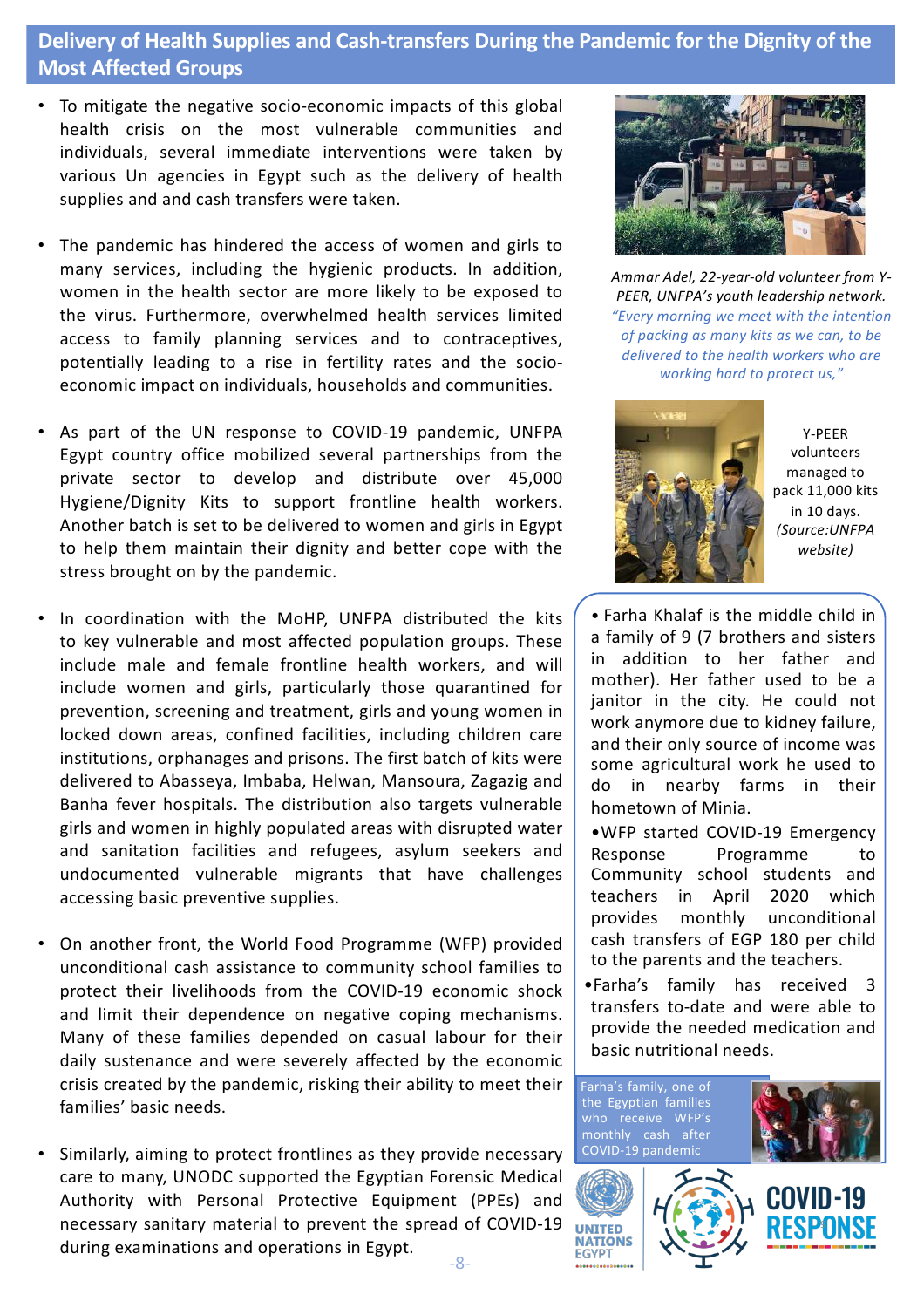# **Women's Empowerment in the UN Response Plans**

COVID-19 pandemic is having devastating social and economic consequences on women and girls. Quarantine and isolation policies increased the vulnerability to genderbased violence (GBV), increased the unemployment rates of women, overloaded women with the burden of unpaid care in addition to limited access to health insurance and low access to health information during the pandemic. These findings are outlined in two knowledge products released by UN Women in Egypt in cooperation with the National Council of Women (NCW) and Baseera entitled "Women's Needs and Gender Equality in Egypt's COVID-19" and "Response and Women and COVID-19" to highlight major challenges and opportunities for women during the pandemic



Secretary-General António Guterres *"Put women and girls at the centre of efforts to recover from COVID-19"*

- Abir Leheta was one of the prominent women recognized by UN Women for her role in a maledominated industry and her great success in chairing a leading company. She received guidance to businesses on how to promote gender equality and women's empowerment in the workplace, marketplace and community.
- In light of the COVID-19 crisis, she exerted efforts to ensure business continuity while protecting the health and safety of the employees and her stakeholders. The focus has been on the most vulnerable groups, such as people above a certain age, people with chronic health conditions, pregnant women... They have done a lot to raise awareness and to provide all the safety equipment, and sanitation to protect our people. Her priority was to keep all our employees and not to cut wages the this COVID-19 situation.

*Abir Leheta is a wife and mother of two girls, aged 14 and 19. At the age of 42, Leheta was appointed as the Chair and Chief Executive Officer (CEO) of Egytrans, it is now considered one of the leading companies in Egypt in the male-dominated industry of transport and logistics.*

- The coronavirus crisis had a huge, negative impact on Randa's life and the lives of those close to her. First, the Robot Academy centre suspended its activities since 14 March 2020, because it's a place where many children are gathered at the same time. She had to close the centre as she couldn't pay the rent. However, she shifted her activities to facilitating online activities for the children. She started by teaching them [the children] the basics of programming. Her goal is to introduce them to the languages of the future [programming languages].
- With the outbreak of the coronavirus and since her sister is a dentist, she was worried about her health, especially since there is a shortage in personal protective equipment, so she thought about using my 3-D printer to print facemasks and face shields for her sister. she found online designs, printed them, and gave them to her sister to use as a temporary solution.
- Her plans focus more of her efforts on the face shields because they provide an extra layer of protection

*Randa Atef, 26, is one of the millions of women in Egypt who are innovatively adapting and responding to the coronavirus crisis. Randa Atef is a 26-year-old electrical engineer from El-Mahalla El-Kubra, Gharbia Governorate. Atef is cofounder of the Robot Academy, a skills-development centre that organizes robotics and electronics educational activities for the children of El-Mahalla.*



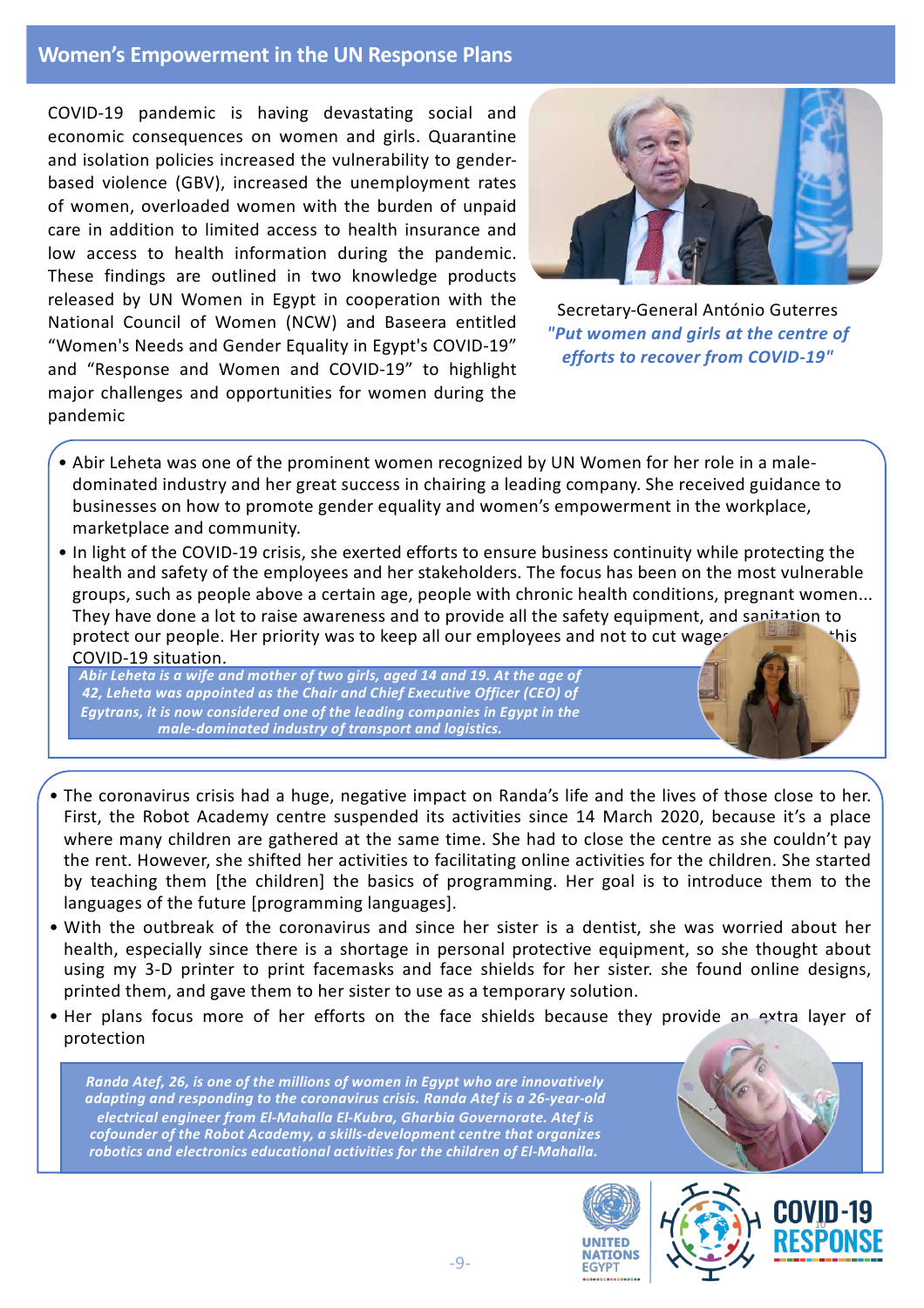- •Karima Badawy, a 44 years- old married women with  $4$ children who lives in Qena governorate. She has been working at Ready Made Garment (RMG) factory in Qena that suspended its operations after COVID-19 leading to the job loss of the women employed by the factory.
- •Ready Made Garment (RMG) factory, originally established from the generous contribution of the Big Heart Foundation (BHF), was converted for mask production with UNDP support and is the only facility in Qena producing masks. It provides less than 12,000 masks per day. This amount doesn't cover the needed number of masks for the population of Qena.
- •To help fill the market gap and boost the factory's production capacity, UNDP Egypt launched the "Kemama" campaign, gathering funds to support ENID in employing more local women to produce more masks in the Southern region. Kemama campaign has raised nearly \$20,000 so far & a new production line, funded by the Government of Japan, is set to be added to meet the high demand for masks, while creating more jobs
- •Shifting the factory's production from RMG's to masks has also sustained the livelihoods of the women employed by the factory who would've otherwise lost their jobs during the COVID19 crises.
- •The role of young people becomes more important than ever in efforts to stop the spread of the virus and help mitigate its different consequences. For Egypt, a country where youth constitute about 60 percent of population, finding ways to engage young people and empower them can be decisive in the battle against the pandemic.
- •Taking this into account, Mohamed Elkholy, 25, is working to find and scale up new ideas from the young people to counter misinformation and spread the right messages on the virus using new technological tools.
- •Mohamed, a leading member of Y-Peer Egypt, is hosting [PEERCA](https://youtu.be/LKYV5N5bkEc)ST, a podcast program from youth to youth, that he hopes would open a new window for for raising awareness among young people on population issues using new technologies.



Mohamed ElKholy is using new technological tools engage young people in the fight against COVID-19.

"During this time everyone needs to be wearing a mask & be protected from COVID-19. This incentivizes us to work harder to produce more masks every day". Karima Badawy, Qena **Governorate** 



- •Medical masks are very expensive ranging from 3-5 EGP each. Each family has on average 5 members, and each would need several masks per day. Hence, each family will be paying an unaffordable amount of money only for medical masks not to mention the other precautionary measures required of them besides their daily expenses of food, etc.
- •The Sewing Workshop thought of producing reusable, viable and affordable masks to help families in their community in their efforts to protect themselves from COVID-19.
- •Life Vision built on an existing pattern for fabricating re-usable mask shared by the project to engage the sewing workshop in proving a cost effective solutions. The result is that the 7 ladies of the Sewing Workshop in addition to 5 ladies working from home embarked on the production of 1000 masks that were distributed to project beneficiaries and to community members for their safety measures.
- •The 12 ladies are extremely happy with this initiative because not only are they helping their community members to stay safe in an affordable way, but also because they are also benefiting from the daily income they are enjoying during the critical COVID-19 crises especially that most of these women's husbands have lost their income as a result of the crises.

Marianne Salah – 36, female, Team Leader of the Sewing Workshop "lifeVision", from Abu-Qorqas El-Minya **Governorate** 





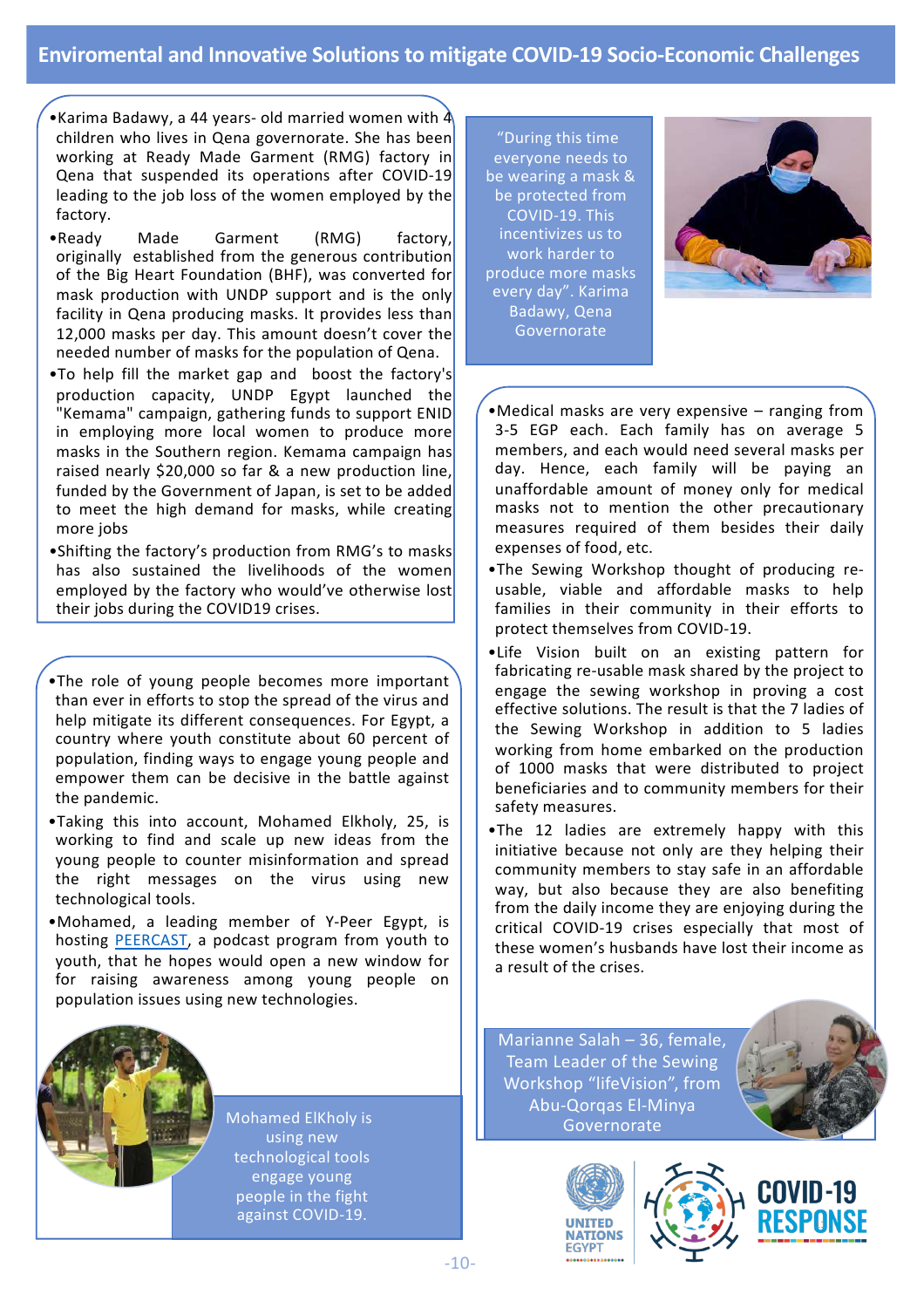**Special Interventions during the Pandemic for People in Prisons and Prison Staff, People who Use Drugs, and Youth and Children in Juvenile Centers**

#### Caring for people who use drugs during COVID-19

People who use drugs can be particularly vulnerable to COVID-19 due to underlying health issues, stigma, social marginalization, and higher economic and social vulnerabilities, including a lack of access to housing and health care. It was important to ensure the continuity of adequate access to health and social services for people who use drugs and with drug use disorders and to provide the continuum of care required as described in the International Standards for the Treatment of Drug Use Disorders (UNODC/WHO, 2020). The United Nations Office on Drugs and Crime (UNODC) organized two online training sessions on the "epidemiological considerations and the roles and responsibilities of institutions involved in reducing drug demand during COVID-19" and the "roles of psychiatrists involved in drug demand reduction during the pandemic" in collaboration with the Fund for Drug Control and Treatment of Addiction (FDCTA) at the Ministry of Social Solidarity (MoSS).

## Supporting COVID-19 preparedness and responses in prisons in Egypt

Close to 11 million prisoners worldwide — as well as the officers who are charged with ensuring their safe, secure, and humane custody  $-$  must not be forgotten during COVID-19 pandemic. Countries should recognize the risks which COVID-19 poses to closed settings. Understanding that prison health is public health, UNODC's Regional Office for the Middle East and North Africa (ROMENA) in coordination with the Egyptian Ministry of Interior (MoI) organized a three-day online training on the International standards for the prevention of infection in the prison environments, including HIV/AIDS, Hepatitis C, viral Tuberculosis and COVID-19. The training aimed at complementing national efforts undertaken to address COVID-19 within closed settings as well as enhancing the capacities of several police officers, doctors, and officials working at the correctional and penitentiary institutions within the Egyptian Ministry of Interior (MoI) regarding the international standards to COVID-19 prevention.

#### Hand in hand with children and youth in juvenile centers during COVID-19

UNODC works to ensure that children are better served and protected by justice systems and that international standards and norms are applied to safeguard the rights of children in the administration of justice. UNODC delivered an online training to officials from correctional institutions and juvenile centers in Egypt aimed at strengthening their response to COVID-19 and protecting the children and youth in these centers from the spread of the virus following international health and human rights standards. Juvenile centers and correctional institutions could face several unique challenges in preventing COVID-19, such challenges include the concern of newcomers carrying the virus to the institution or facility, the difficulty of maintaining safe physical distancing when many individuals are living and working within the same closed settings, the dependency of the children and youth on family visits for emotional and mental support which would be restricted due to limiting any external visits and the lack of group-based activities and interactions.



Sterilization and disinfection efforts in all police buildings and facilities in Egypt (Source: Ministry of Interior)

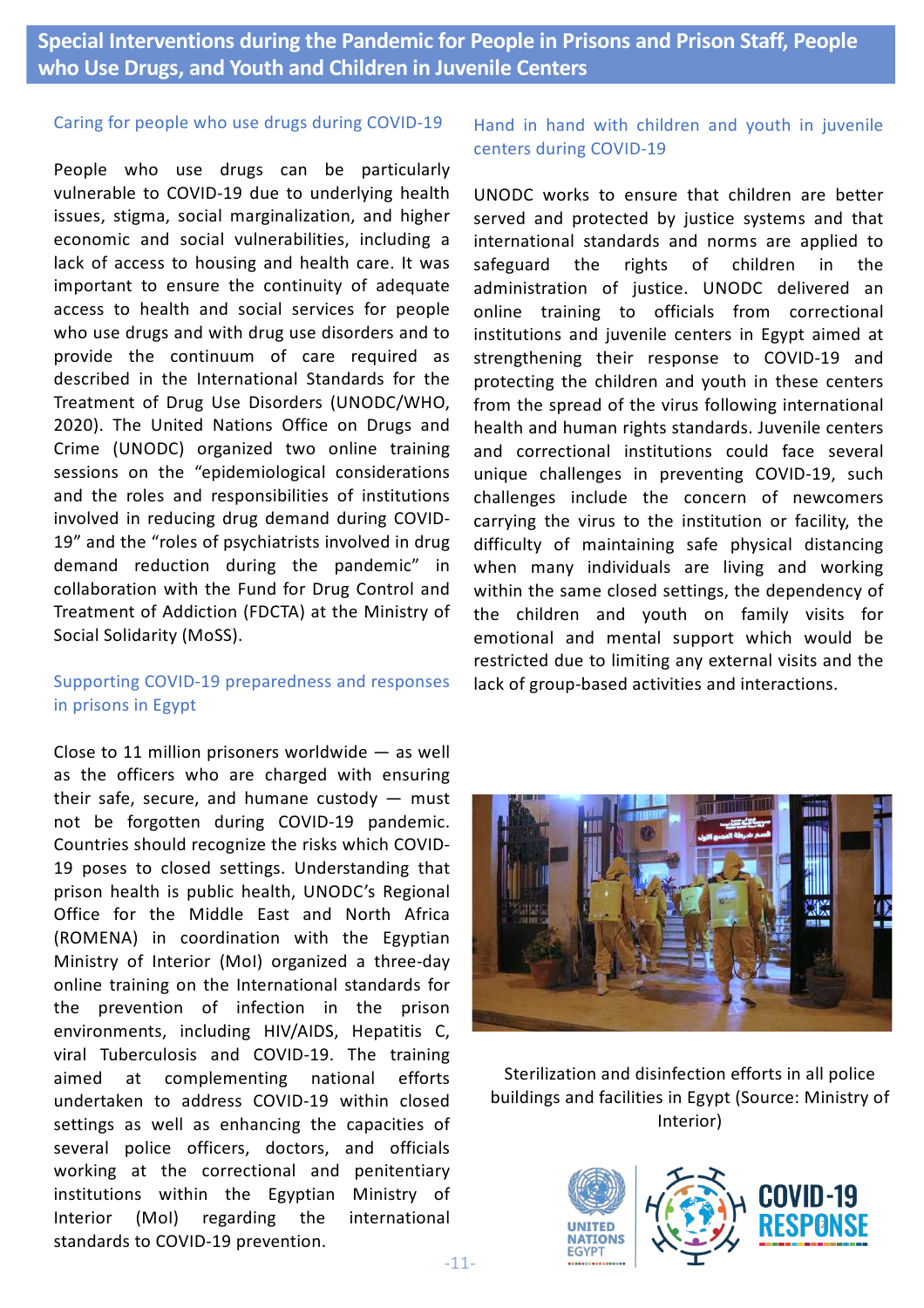# **Dedicated Actions to Respond to the Increase of Gender-Based Violence during COVID-19 Outbreak**

Gender-based violence (GBV) increased during the outbreak of COVID-19. Many women and girls have been subjected to sexual and/or physical abuse and violence during the crisis. The economic and social stress coupled with restricted movement and social isolation measures, have led to a substantial increase in GBV. The UN in Egypt took immediate actions to respond to to the increase in GBV with the aim of ending and preventing this form of violence and most importantly providing support to those who have been subjected to any form of GBV.

#### **Support National Entities to Respond to GBV**

Since March 2020, UN Women Egypt cooperated with the National Council of Women (NCW) in strengthening the technical capacities of the Women's Complaints office (WCO) affiliated to NCW, including the establishment of Standard Operating Procedures (SOPs) for recording and following up on complaints as well as extending its working hours to cover all weekdays from 9 am to 9 pm, compared to the previous practice (from 9 am to 3 pm only).

In addition, the GBV shelters developed by the Ministry of Social Solidarity (MoSS) received support from UN Women. This support included the the endorsement of new protocols that ensure it takes into account the pandemic response. Currently, newly admitted women and their children are asked to isolate themselves for 14 days in one of the shelters rooms to see if they develop symptoms of COVID-19. UN Women has also provided computer tablets to MoSS to support its operations teams on the ground to enhance communication and coordination to better track and respond to the ongoing outbreak of the coronavirus. These measures have been key to ensuring essential services to survivors of GBV is uninterrupted and is carried out in a responsible manner as per WHO guidelines to prevent the spread of COVID-19.

#### **Provide Support to the Survivors of GBV**

Due to the restrictions of movement caused by the pandemic and the increase in domestic violence, and in response to the need for quality affordable essential psychological support services to women survivors of violence, UN Women Egypt is engaging in a partnership with Shezlong, in coordination with the Women's Complaints Office of the NCW to provide quality specialized psychological and psychiatric online sessions for the survivors of GBV. -12-

The online therapy sessions will also be granted to service-providers, to prevent burnout and ensure quality and timely responses to women and girls.

Similarly, UNFPA's Safe Spaces also continue to offer the essential package of services, addressing GBV, for the most vulnerable boys, girls, men and women especially those who were exposed to any forms of violence.

In addition, UN Women Egypt has established a partnership with "the House of Counseling for Awareness and Development". The partnership aims to provide free of charge group support to low income families (women and men) impacted by the pandemic social, economic and mental drawbacks. Before COVID-19 and to date, the institution is taking an active part in the network of psychological and psychosocial experts, that UN Women and the NCW established in 2019, where its counselors are actively receiving and supporting women survivors of violence, referred by national partners and key stakeholders in the response sector .

#### **Online and Offline Campaigns to End GBV**

The UN in Egypt launched series of campaigns to address COVID-19's impact on GBV and cyber harassment with the aim of encouraging the victims to speak and seek support including 10 social media short PSAs launched by UNFPA to address cyber safety of women & girls and provide psychological support to women and girls at risk or facing GBV.

Funds were also redirected to support one-time cash transfers for 5,000 social and outreach workers to cope with economic impact of the COVID-19 crisis. The social workers participate in community GBV and harmful practices campaigns which are currently on hold, such as door-knocking campaigns.



*Online Campaigns of GBV during COVID-19 (Source: UNFPA website)*